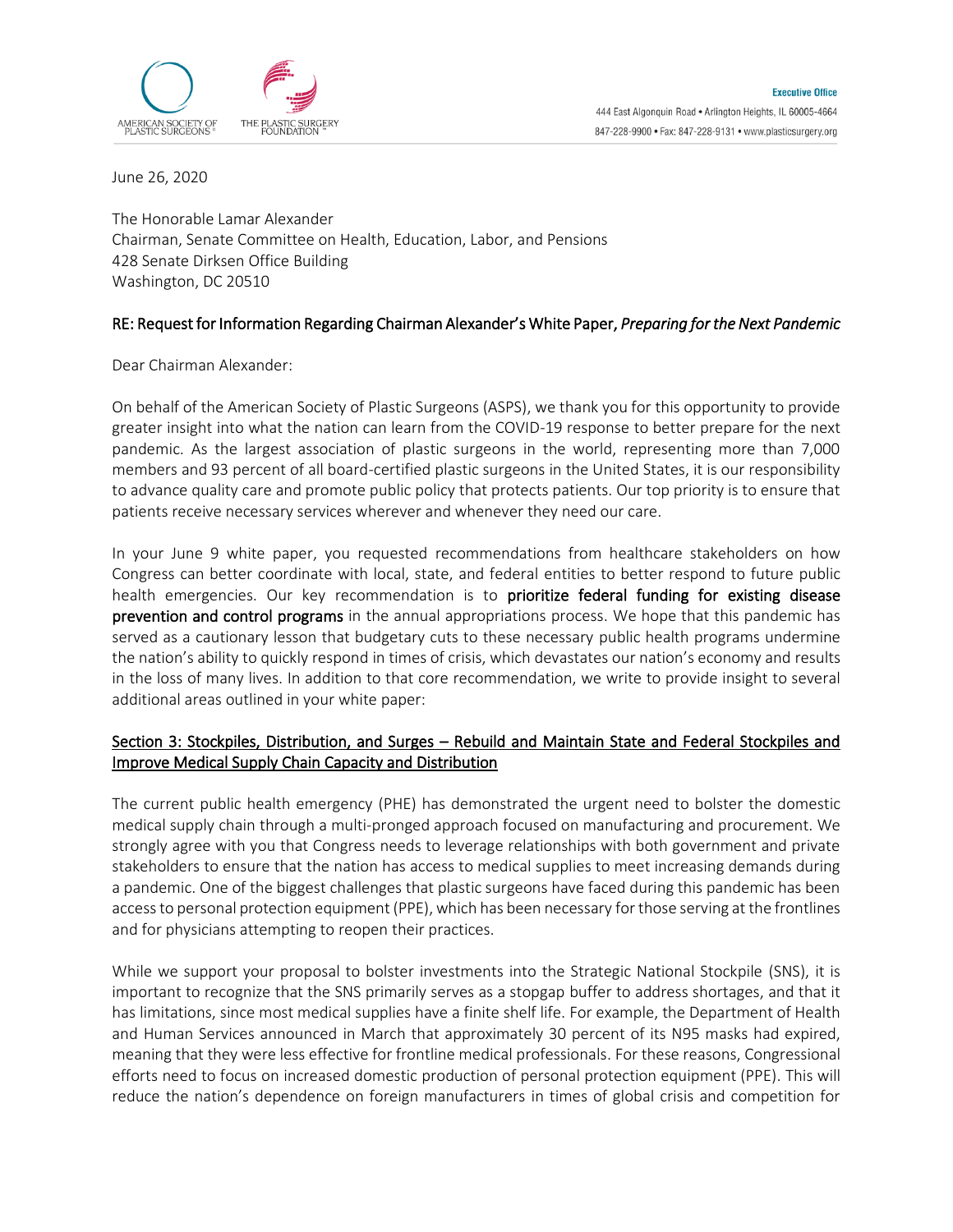resources. As you evaluate the best approach to expand domestic PPE production capacity, we offer two critical considerations: first, we have a serious national deficit in our ability to produce sewn goods, like masks; and second, we need to have a plan in place to redeploy domestic production capacity from a primary use in normal times to a secondary, PPE-focused use during disease outbreaks.

In addition, there needs to be stronger coordination between government officials and healthcare stakeholders to identify and distribute needed supplies faster. At the onset of the pandemic, ASPS partnered with the White House to establish a ventilator and PPE donation clearinghouse to help FEMA collect and distribute supplies. Our Society directly worked with federal health officials and governors in heavily-impacted states to facilitate donations from our plastic surgeon members, physician colleagues, and industry partners to route ventilators, N-95 masks, and other supplies to severe shortage areas. While we were happy to heed the nation's call for help, we appreciate that FEMA has established a process for the donation of PPE and other critical supplies (at [https://www.fema.gov/covid19offers\)](https://www.fema.gov/covid19offers), and we believe that this clearinghouse should be retained and refined in preparation for future pandemics.

### Section 4: Public Health Capabilities – Improve State and Local Capacity to Respond

One consistent element of reporting from frontline locations in the fight against COVID-19 has been the profound stress that major outbreaks place on the traditional healthcare delivery structure. The word "overwhelmed" is perhaps most apt and most used when doctors and nurses in hospitals talk about their efforts to manage a coronavirus patient surge. We believe new and temporary care delivery methods should be developed to better meet the needs of a viral pandemic. Formal arrangements should be in place to re-route specific kinds of care to specialized venues when it is needed during, but unrelated to, an infectious disease outbreak.

For example, rather than have a fully accredited ambulatory surgery center (ASC) in Chicago sit idle while its surgeon owner keeps her cosmetic surgery practice closed in the interest of public safety, why not have craniofacial trauma cases diverted there from nearby hospitals? Why not have wrist and hand trauma cases diverted to her colleague in another part of the city, who has a similar business model and substantial expertise in hand and wrist surgery?

Such arrangements – where health systems essentially subcontract private practice groups to function as offsite operating rooms/intensive care units – would reduce the direct pressure on hospital emergency and intensive care departments that are dealing with large numbers of pandemic patients. They would also reduce indirect pressure on those systems by making it less likely that the people treating and recovering from a traumatic injury are going to contract the pandemic disease.

Public health officials responded to COVID-19 surges by working to create additional hospital beds, primarily using waivers related to Medicare and state-based certifications/licenses to give hospitals flexibility in the way certain sites are used and in the number of beds allowed at others. This was a necessary mass-scale reaction to getting caught flat-footed by overwhelming numbers of sick patients, but it also has very clear limitations and weaknesses. For one, while adding beds solves one problem by allowing a facility to appropriately house all its patients, that solution creates the additional problem of too many patients for the number of providers at a site. Plus, larger numbers of people in greater concentrations around individuals exposed to an infectious disease counteracts efforts to limit the spread of those diseases.

Taking the approach illustrated above, where subsets of emergency and intensive care are rerouted from taxed systems to the most prepared and appropriately skilled providers, could offer huge gains in treating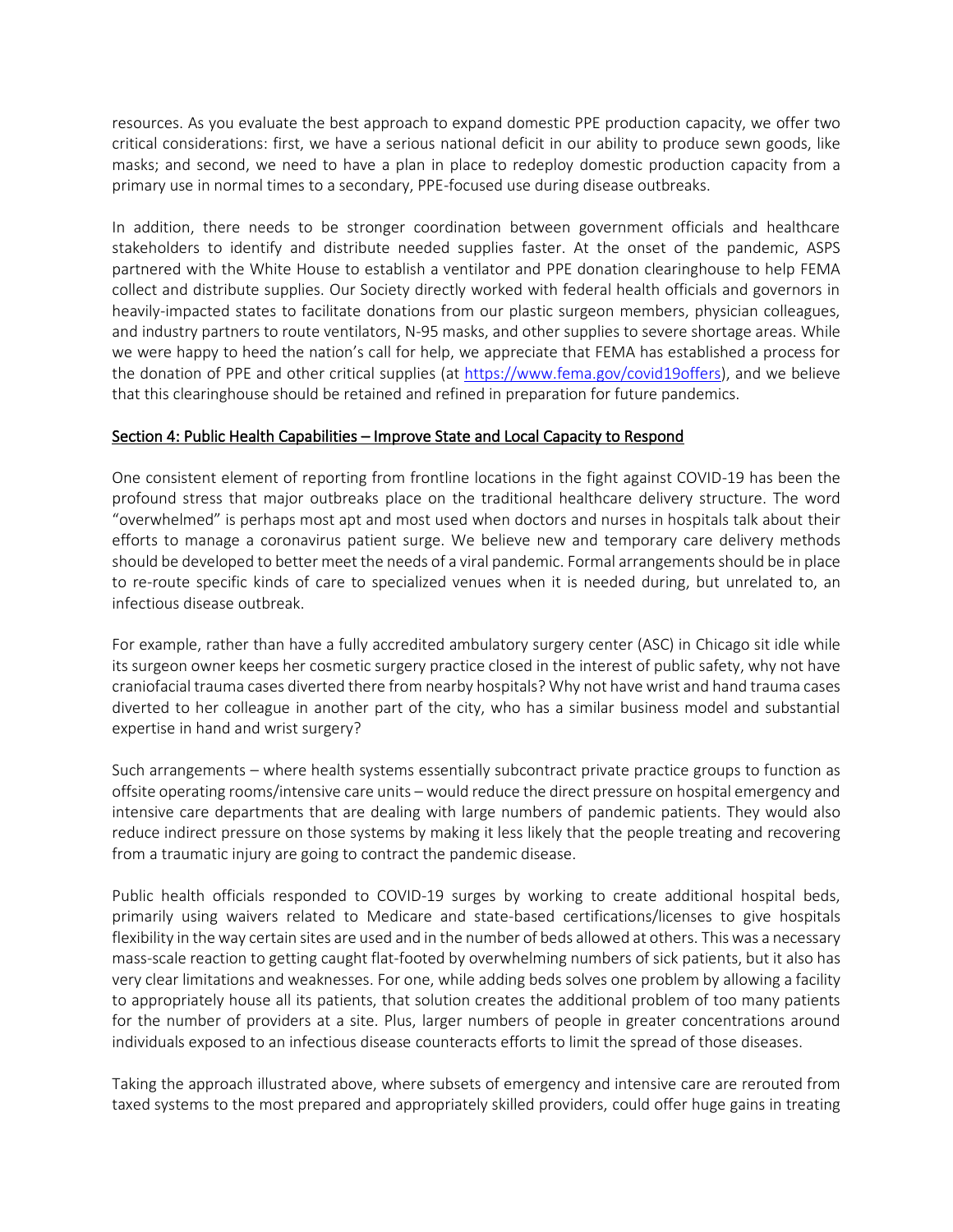and controlling the larger public health threat of a pandemic. We encourage the Committee to consider formalizing programs to facilitate partnerships between health systems and private practice providers to deliver specialized urgent care during a pandemic patient surge. When doing so, please bear in mind that practices in some specialties, particularly plastic surgery, may use facilities that are fully accredited by one of the major CMS-approved accreditation bodies<sup>1</sup> but not accredited by Medicare or by their state. These facilities would be accredited thusly if they did not take any insurance-based cases. Having them excluded from the approach illustrated above would remove a sizeable and specialized part of the potential trauma care delivery workforce.

Separately, the patchwork of state medical liability laws severely undermined physicians' ability to quickly mobilize and respond to the emerging health crisis. We strongly believe that Congress needs to deliver a federal solution like the bipartisan *Coronavirus Provider Protection Act* (H.R. 7059), which would provide immunity from liability for care provided in good faith during public health emergencies. It is imperative that Congress removes the current barrier for physicians who want to provide a civic service without the fear of frivolous lawsuits.

Finally, we appreciate the Centers for Medicare and Medicaid Services' (CMS) recent telehealth waivers during the COVID-19 pandemic and would support making these policies permanent. ASPS believes that the recent telehealth policies have helped ensure continued access to care for patients while diverting nonemergent care away from overwhelmed healthcare facilities. However, our foremost priority is patient safety and we believe that any telehealth expansion by the federal government must not circumvent state scope of practice laws and has to ensure that non-physicians do not have the right to independent practice without physician supervision.

# Section 5: Improve Coordination of Federal Agencies During a Public Health Emergency

Pandemics do not recognize international and interstate borders, which is why we believe the federal government needs to take authority during pandemics. As part of this authority, the federal government should take the lead in assisting state governments in procuring PPE and testing supplies and coordinating information-sharing amongst state officials. In addition to leading coordination efforts with state and local authorities, there must be a clearly outlined chain of command amongst federal agencies. As you mentioned in your white paper, one of the ongoing challenges with pandemic responses is that each Administration has a different foundational response structure and personnel in charge of handling the public health emergency. Therefore, we strongly recommend that Congress and the Administration establish a permanent Pandemic Response Council so the federal government is not rebuilding a new response structure with each emerging crisis. ASPS also believes that it would be advantageous to include representatives from the healthcare industry, including non-political physician experts, so they can provide their expertise and help accomplish a harmonized federal, state and private response.

### Additional Recommendations:

The nation currently faces a severe physician workforce shortage, demonstrated clearly throughout this health crisis, that is expected to only get worse, with a projected shortage of nearly 122,000 physicians by

<sup>1</sup> [https://www.cms.gov/Medicare/Provider-Enrollment-and-Certification/SurveyCertificationGenInfo/Downloads/Accrediting-](https://www.cms.gov/Medicare/Provider-Enrollment-and-Certification/SurveyCertificationGenInfo/Downloads/Accrediting-Organization-Contacts-for-Prospective-Clients-.pdf)[Organization-Contacts-for-Prospective-Clients-.pdf](https://www.cms.gov/Medicare/Provider-Enrollment-and-Certification/SurveyCertificationGenInfo/Downloads/Accrediting-Organization-Contacts-for-Prospective-Clients-.pdf)